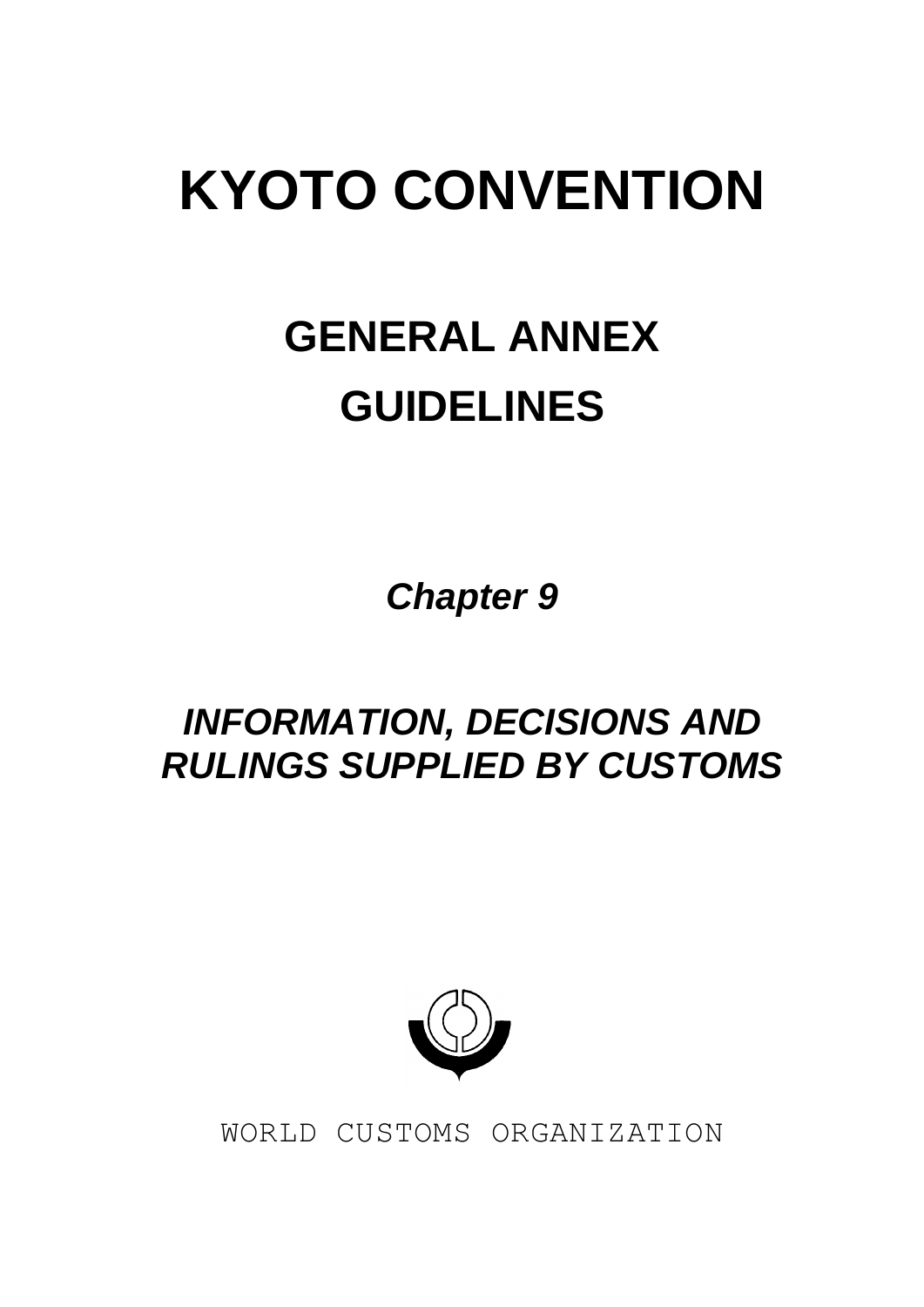# **Table of contents**

| 2.1.  |  |  |
|-------|--|--|
| 2.2.  |  |  |
| 2.3.  |  |  |
| 2.4.  |  |  |
| 2.5.  |  |  |
| 2.6.  |  |  |
| 2.7.  |  |  |
| 2.8.  |  |  |
| 2.9.  |  |  |
|       |  |  |
| 3.1.  |  |  |
| 3.2.  |  |  |
| 3.3.  |  |  |
| 3.4.  |  |  |
| 3.5.  |  |  |
| 3.6.  |  |  |
| 3.7.  |  |  |
| 3.8.  |  |  |
| 3.9.  |  |  |
| 3.10. |  |  |
| 3.11. |  |  |
| 3.12. |  |  |
|       |  |  |
|       |  |  |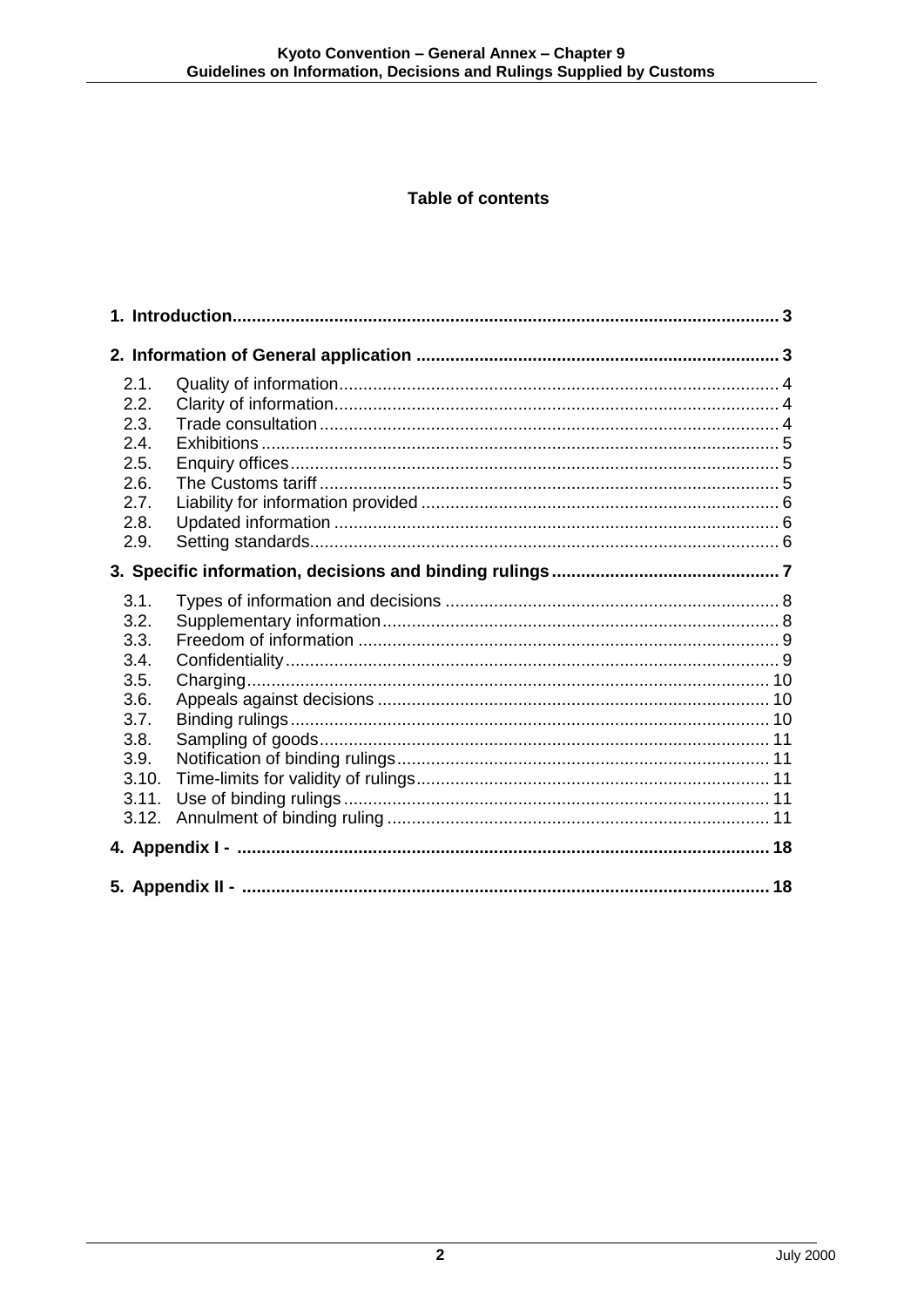# **1. Introduction**

The availability of information on Customs matters to interested persons is one of the key elements of trade facilitation. This information, which must be furnished by Customs, may be general or specific. Persons often need specific information about a particular operation they intend to carry out. Sometimes the decision whether or not to proceed with the operation may depend upon the information supplied by the Customs. When such information is requested, it is the responsibility of the Customs to provide it completely and accurately and as soon as possible.

This Chapter applies only to information supplied by the Customs and relates to information of general application, information of a specific nature, and to the particular procedure by which persons may obtain tariff classification information which is binding upon the Customs. These Guidelines also contain examples of methods of application by some administrations. These are found in Appendix II to this document.

# **2. Information of general application**

# **Standard 9.1**

*The Customs shall ensure that all relevant information of general application pertaining to Customs law is readily available to any interested person.*

The first provision (Standard 9.1) stipulates that the Customs must ensure that relevant information of general application is readily made available to all interested parties. The interested parties are trade and industry groups, forwarding agents, freight forwarders, shipping agents and major companies who transact business regularly with the Customs. Information of general application should also be furnished to other national authorities who are associated with the movement of goods to and from a Customs territory and who work in partnership with the Customs in the clearance of goods, i.e. the port, civil aviation, health and other authorities. Information on Customs requirements that is of interest to the general public, namely travellers and persons who send or receive postal articles, should be easily available.

Such information would include the tariff classification of goods, rates of duty and taxes, valuation of goods for Customs purposes, information relating to exemptions, prohibitions and restrictions, Customs administrative arrangements and requirements, and any other pertinent information which will be of interest to the relevant interested parties.

The information is usually made available :

- in publications such as the Customs tariff, official gazettes, bulletins and public notices;
- at appropriate Customs offices;
- at strategic locations where it is likely to be needed. For example, information on Customs formalities and exemptions from duty and tax allowed to travellers may be made available on ships, aircraft, international trains, or at places of international arrival and departure;
- in embassies and trade missions abroad, with supplies of notices for intending exporters and visitors in a variety of languages if necessary;
- by display in public offices such as major post offices, tourist centres, etc.;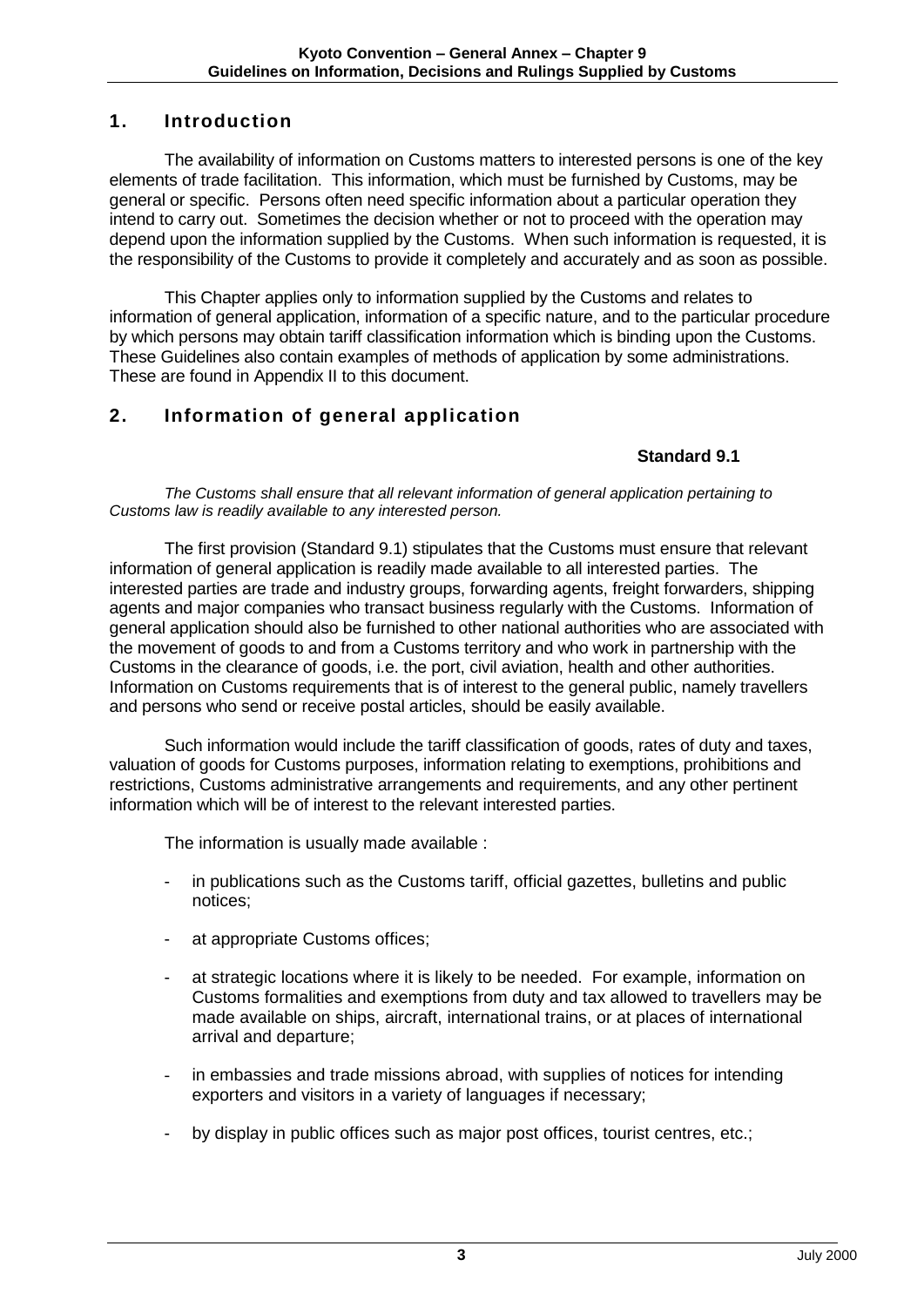- by publication in relevant newspapers and journals or by the issue of press releases; and
- through regular magazine-type publications or newsletters produced by administrations for the trade to provide news and articles on major developments and changes.

# **2.1. Quality of information**

It is important that Customs administrations not only make available a wide variety of information, but also that it is of high quality. Administrations should seek to ensure that the information which it makes available is accurate, relevant and prompt.

# **2.2. Clarity of information**

Public Notices, whether in paper or electronic form, should be :

- written in plain language, easy for the intended reader to understand;
- clearly laid out, using large print and flow diagrams where relevant;
- logically presented, clearly illustrating procedures or requirements;
- specific to one particular topic or procedure (classification, valuation, preference etc);
- up-to-date, prompt and relevant to important issues;
- issued in response to identified user needs;
- easily available at, for example, ports and airports (for travellers), in local Customs offices, from Helplines/Helpdesks, sent automatically by subscription, routinely issued to trade representative bodies; and
- published in other languages where appropriate.

#### **2.3. Trade consultation**

Properly organised trade consultation can be a most effective means of communicating information to a wide audience and obtaining feedback.

Consultation may be instigated by :

- Customs administrations,
- traders and their representatives,
- trade representation bodies, trade associations, product associations, importers and exporters associations.

It may take a number of forms :

- formal Customs/trade consultative committees. (See the Guidelines on relationships between the Customs and third parties);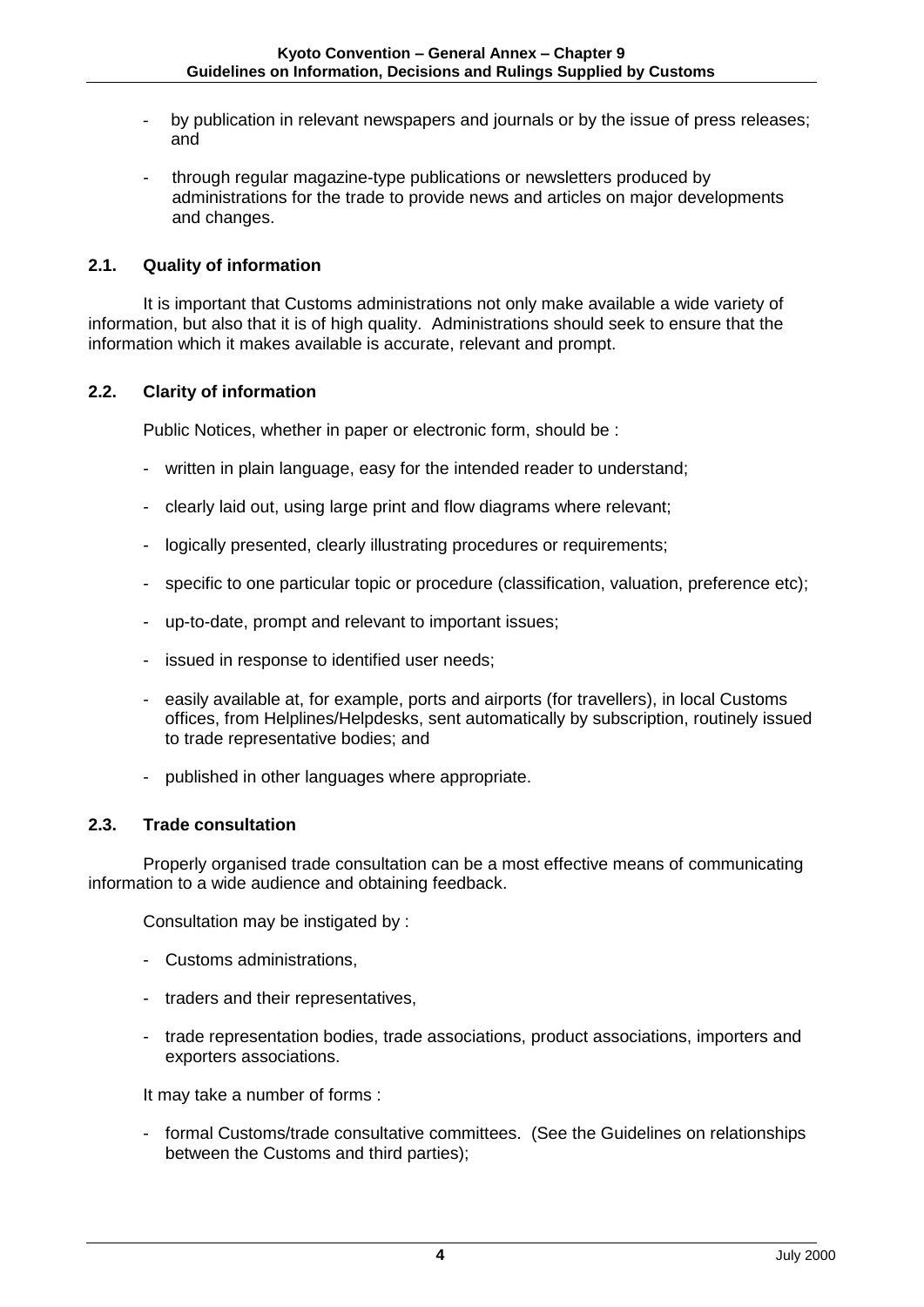- bilateral discussion between Customs and individual traders on specific points of concern or interest;
- education projects and seminars;
- surveys of trade opinion.

# **2.4. Exhibitions**

Customs may be invited to attend exhibitions and other public events, or may ask to attend if they believe their presence will be particularly useful :

- to provide general information, advice or helpdesk facilities to interested parties, to hand out leaflets, notices or brochures;
- to promote specific policies in relation to important topics such as drugs, endangered species or other prohibited or restricted articles of trade;
- to advertise and promote new information, procedures or initiatives; and
- to canvass views on particular issues.

Some administrations have established public relations offices or units to handle such events. Customs administrations that do not have such an office or unit will need to have responsible persons who can :

- identify suitable events such as trade exhibitions, transport shows, freight forwarders' events and conferences;
- identify Customs issues suitable for promotion at such events;
- arrange liaison and contacts with organisers;
- arrange for suitable personnel to attend; and
- arrange for suitable display stands, materials and transport.

# **2.5. Enquiry offices**

Special enquiry offices or enquiry desks in larger Customs offices can provide a valuable information service. Staff in these offices should be sufficiently trained to deal with the range of questions they may be asked. They should also have speedy access to the sources of information so that they can provide a comprehensive service. Use of information technology clearly adds to the efficiency, effectiveness and economy of this important service.

#### **2.6. The Customs tariff**

The Customs tariff is the primary source of general information made available by Customs. It typically contains :

- a complete commodity listing based on the Harmonised System,
- duty rates applicable to those commodities,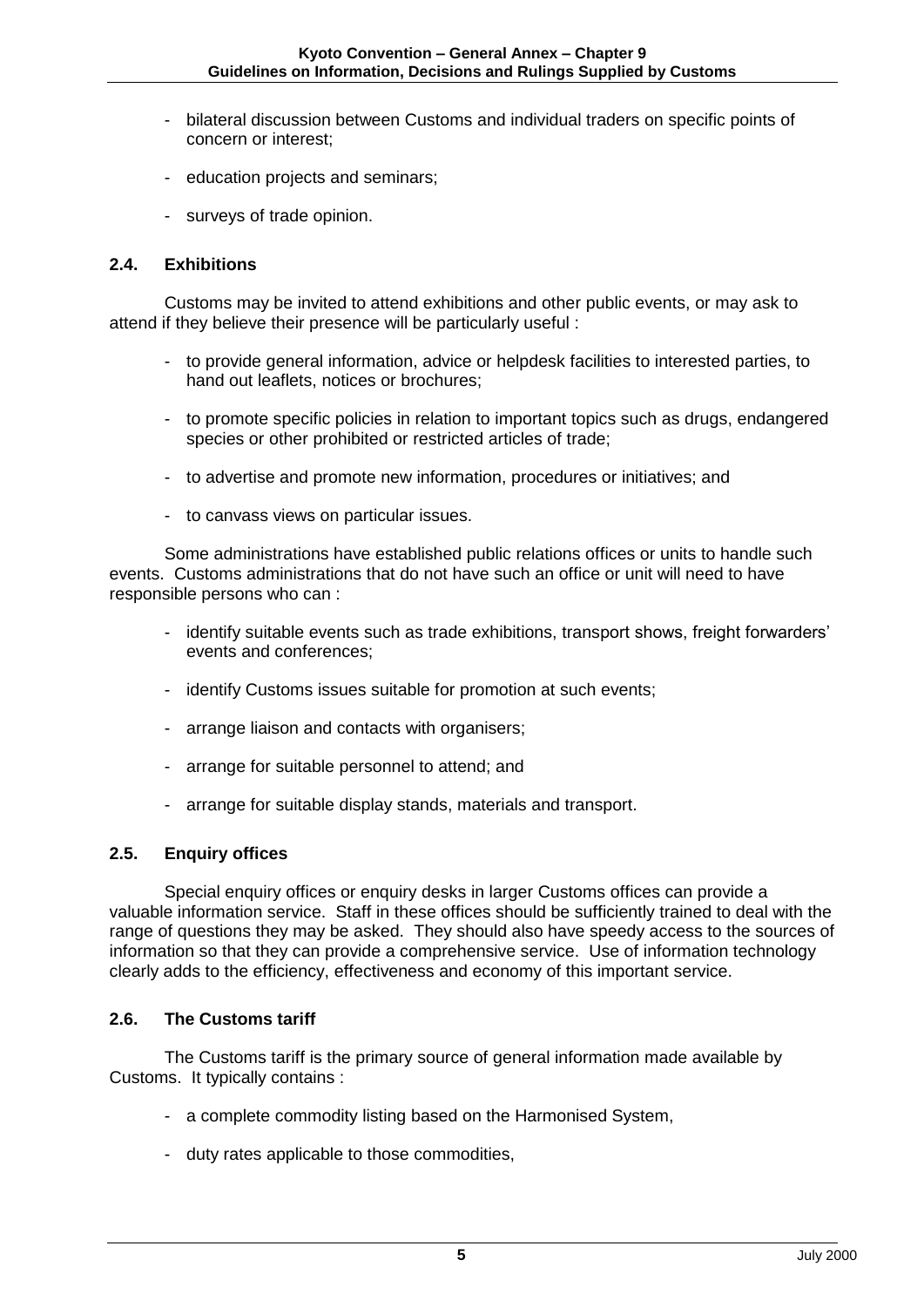- the full range of measures applicable, such as tariff quotas and ceilings, preferential duty rates, prohibitions and restrictions or special exemptions, and
- a commentary giving details of the principal Customs regimes and procedures.

# **2.7. Liability for information provided**

Customs must ensure as far as possible that the information they provide is accurate by giving adequate training to the staff concerned and keeping information systems up-to-date. Otherwise the Customs may be liable for any errors made based on the information they provide. Customs liability for an error should be limited if it has been made on the basis of inadequate or incorrect information furnished by those seeking a decision. Customs may not be liable for providing incorrect information if no loss or damage occurs as a result. The question of liability is best left to be decided on a case-by-case basis in accordance with national laws on negligence. However, Customs should refrain from imposing penalties in circumstances where they have not provided accurate information whenever they have discretion in the matter.

# **2.8. Updated information**

# **Standard 9.2**

*When information that has been made available must be amended due to changes in Customs law, administrative arrangements or requirements, the Customs shall make the revised information readily available sufficiently in advance of the entry into force of the changes to enable interested persons to take account of them, unless advance notice is precluded.*

Information made available by Customs will need to be updated in line with changes in legislation, policy or other national considerations. Frequent changes are made to rates of duties and taxes, quotas and administrative arrangements and requirements.

When such changes are made that have a bearing on the information made available to interested persons, it is essential that they be communicated to them as quickly as possible. Standard 9.2 refers to these requirements. Quick dissemination of information will enable the interested parties to take account of the changes and comply with the new requirements or make other arrangements. It is therefore essential that Customs administrations have mechanisms in place which allow changes to be communicated to users, both within the administration and externally, with the minimum of delay.

Customs tariffs and public notices should be subject to regular review, amendment and reprint. Customs staff, especially those in enquiry offices, should be able to access up-to-date information. Information technology is particularly useful for rapid amendment and communication of changes to all interested persons.

# **2.9. Setting standards**

# **Transitional Standard 9.3**

#### *The Customs shall use information technology to enhance the provision of information.*

Administrations may consider setting published aims to monitor and improve the quality of the information they provide. For example, one aim would be to provide notices and leaflets containing up-to-date information about the full range of taxes and duties administered and to ensure that these are readily available. Another would be to reply to written requests for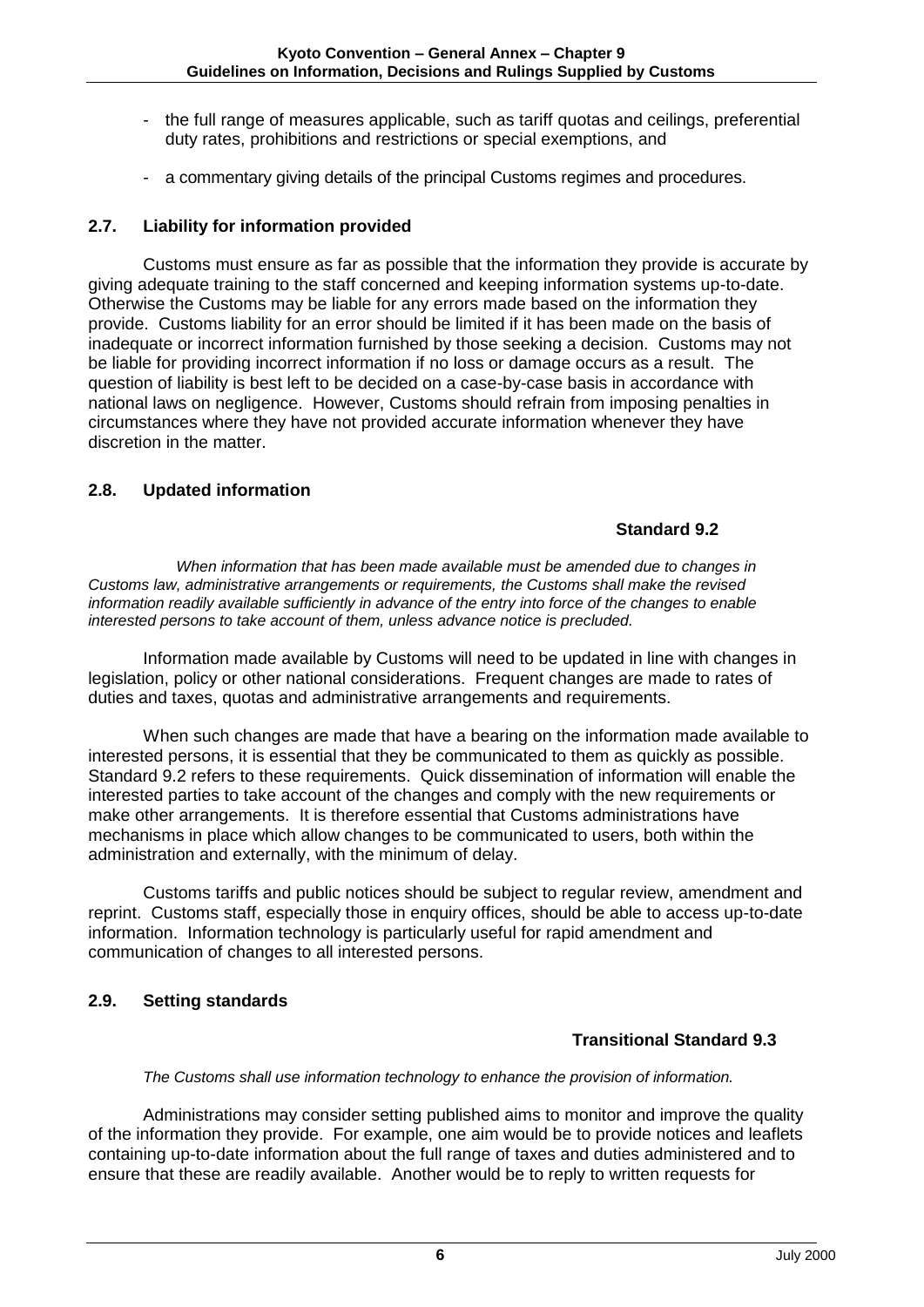information within 10 working days. Managers may review results (e.g. the percentage of decisions given within the set timescale) to enable them to evaluate the success of such initiatives and, if necessary, find ways to improve it.

Standard 9.2 also requires Customs administrations to communicate information in good time before the changes take place. It should be noted, however, that some administrations may classify information on tax rate changes, prohibitions and restrictions as restricted or even as secret until the changes are notified. (See also the Guidelines in sub-heading 3.3)

Standard 9.3 specifically provides for Customs to use information technology to enhance the provision of information. Customs administrations should consider using techniques such as the World Wide Web for all general information as well as non-restricted technical information, or producing their tariffs and other relevant information in an electronic form which can be rapidly accessed and amended (See Appendix I for the WCO Recommendation concerning the use of World Wide Web Sites by Customs Administrations). The use of information technology is covered in detail in the Guidelines to the General Annex, Chapter 7 on Application of information technology.

Chapter 10 of the General Annex on Appeals in Customs matters and Chapter 1 of Specific Annex H on Customs offences contain further information and should be consulted.

# **3. Specific information, decisions and binding rulings**

# **Standard 9.4**

*At the request of the interested person, the Customs shall provide, as quickly and as accurately as possible, information relating to the specific matters raised by the interested person and pertaining to Customs law.*

Interested parties often need information or decisions about specific activities which they are considering or intending to carry out. Sometimes the decision whether or not to proceed may depend on information supplied by Customs. Standards 9.4 and 9.8 require Customs to provide such specific information or decisions as quickly as possible and with sufficient detail.

While information and advice of a specific nature may be given verbally or electronically, Customs administrations normally require requests for decisions to be in writing so that the facts are clearly established and recorded. Customs should accept and use correspondence by fax and other electronic means in nearly all situations.

Requests for information and decisions should be made to designated Customs officers or offices at publicised addresses. The Customs should ensure that specialist staff deal with requests for specific information and decisions. Time limits should be set within which to respond to written requests. Customs administrations should consider publishing results regularly to show how well the deadlines have been met.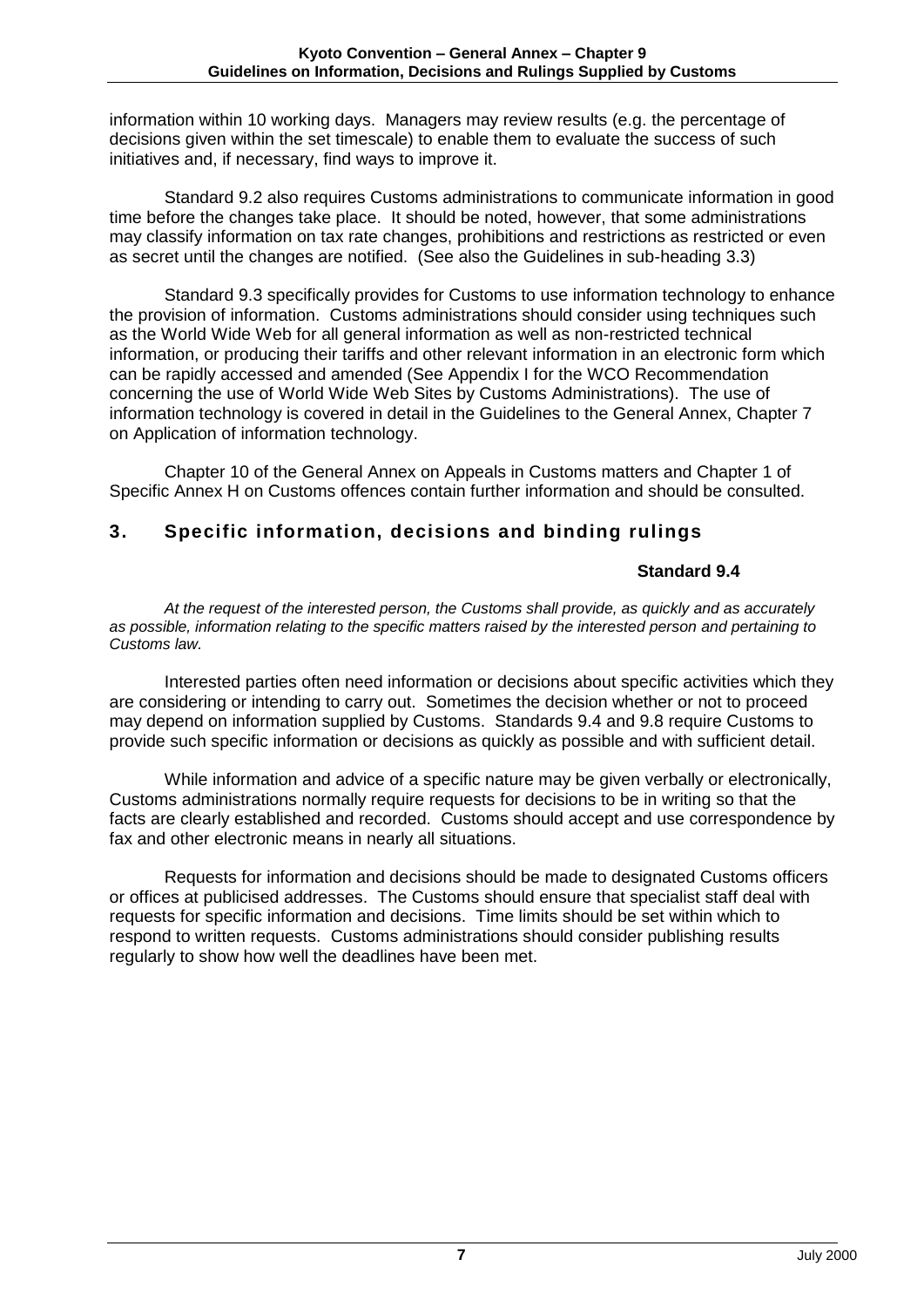# **3.1. Types of information and decisions**

The following are typical subjects on which Customs may be asked to supply specific information :

- tariff classification of goods and rates of duties and taxes applicable to them;
- rules of origin and information necessary for their interpretation;
- exemption or relief from duties and taxes;
- valuation general principles and practices for the calculation of value for Customs purposes and specific information showing how the value for goods has been calculated;
- eligibility for treatment under specific Customs procedures, particularly those offering relief from duties and taxes such as processing, temporary admission, warehousing or drawback;
- repayment arrangements;
- procedural and administrative arrangements, such as Customs approved routes, opening hours of Customs offices;
- security and acceptable methods for providing security for duty and taxes; and
- documentation requirements.

# **3.2. Supplementary information**

# **Standard 9.5**

*The Customs shall supply not only the information specifically requested but also any other pertinent information which they consider the interested person should be made aware.*

In addition to the information specifically requested, Standard 9.5 requires Customs to provide "other pertinent information". This would be information that relates to the matters raised by the interested person. For example, if a request is received for a tariff classification and the goods are subject to import licensing, this additional information should also be provided even if not specifically requested. Many customs administrations also make available details of legal precedents and court actions which may, for example, be useful to the interested person in connection with making an appeal to the Customs.

The related information which should be furnished is a matter of judgement for Customs. However, Customs can only be expected to provide "other pertinent information" within their knowledge and authority. The overriding consideration is to provide as much information as possible which would be of assistance to the person making the enquiry.

Internal departmental instructions and other information are available to Customs staff on a confidential basis. The provisions of this Chapter should not be interpreted as placing an obligation on Customs to divulge such confidential or restricted information. Neither is there any implication that Customs may be held legally responsible for failing to supply supplementary information which the interested party might consider necessary. However, the concept of open government, freedom of information and transparency should be the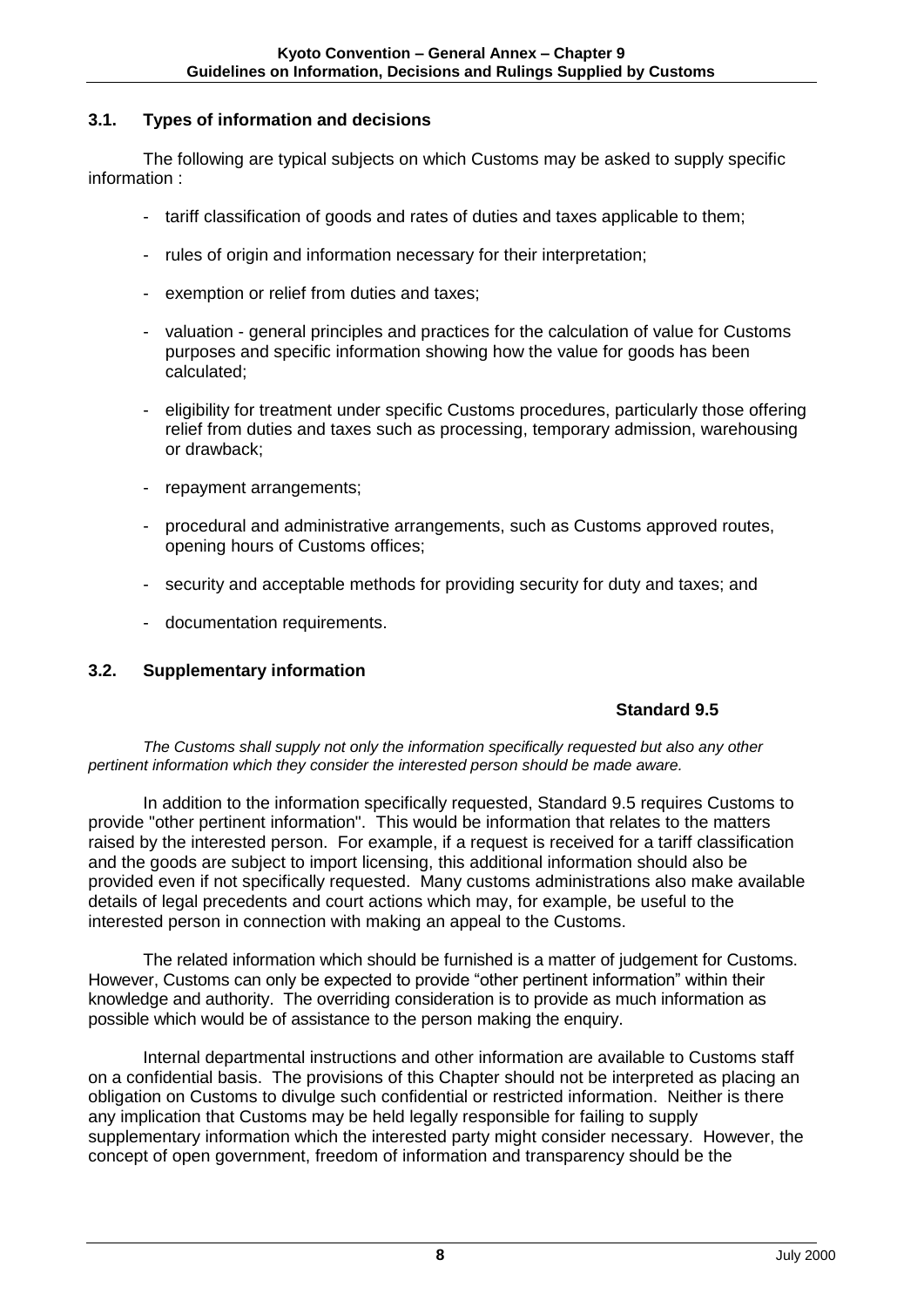underlying principle for Customs when determining what appropriate information is to be provided.

# **3.3. Freedom of information**

Most modern administrations have instituted legislation to promote what is generally referred to as freedom of information. In broad terms, such legislation is aimed at giving people the legal right to view information held by governments nationally, regionally and locally, thereby making governments more accountable to the public.

In practical terms, this may be translated into a Code of Practice applicable to all government departments, which typically would :

- set out the kind of information which should be published voluntarily;
- require ministries to furnish their administrative decisions; and
- require ministries to meet reasonable requests for unpublished factual information relating to their policies, actions and decisions.

For Customs, this means not only publishing general and basic types of information (see Quality of Information - Setting Standards), but also being flexible in making other information available, such as internal instructions. Customs should, but may not always be able to, provide all this information free of charge and in this case Standard 9.7 of the Chapter would apply.

There are, of course, limits to what can be provided and there will be exceptions where disclosure may not be in the public interest. In the Customs context, this could be when :

- it would harm the ability of the Government to manage the economy;
- it would prejudice the assessment or collection of tax or duties, or assist tax avoidance or evasion;
- it would be likely to prejudice the prevention, investigation or detection of crime or the apprehension or prosecution of offenders; or
- it would prejudice the legal proceedings of any tribunal, public inquiry or other formal investigation.

If a dispute arises over whether Customs should have provided certain requested information, an independent Commission or Adjudicator may be appointed to deal with disputed cases.

# **3.4. Confidentiality**

# **Standard 9.6**

*When the Customs supply information, they shall ensure that they do not divulge details of a private or confidential nature affecting the Customs or third parties unless such disclosure is required or authorized by national legislation.*

Standard 9.6 addresses the confidentiality of information. When providing specific information, decisions or binding rulings, Customs should have systems in place to ensure that confidential or commercially sensitive information received from traders or information that may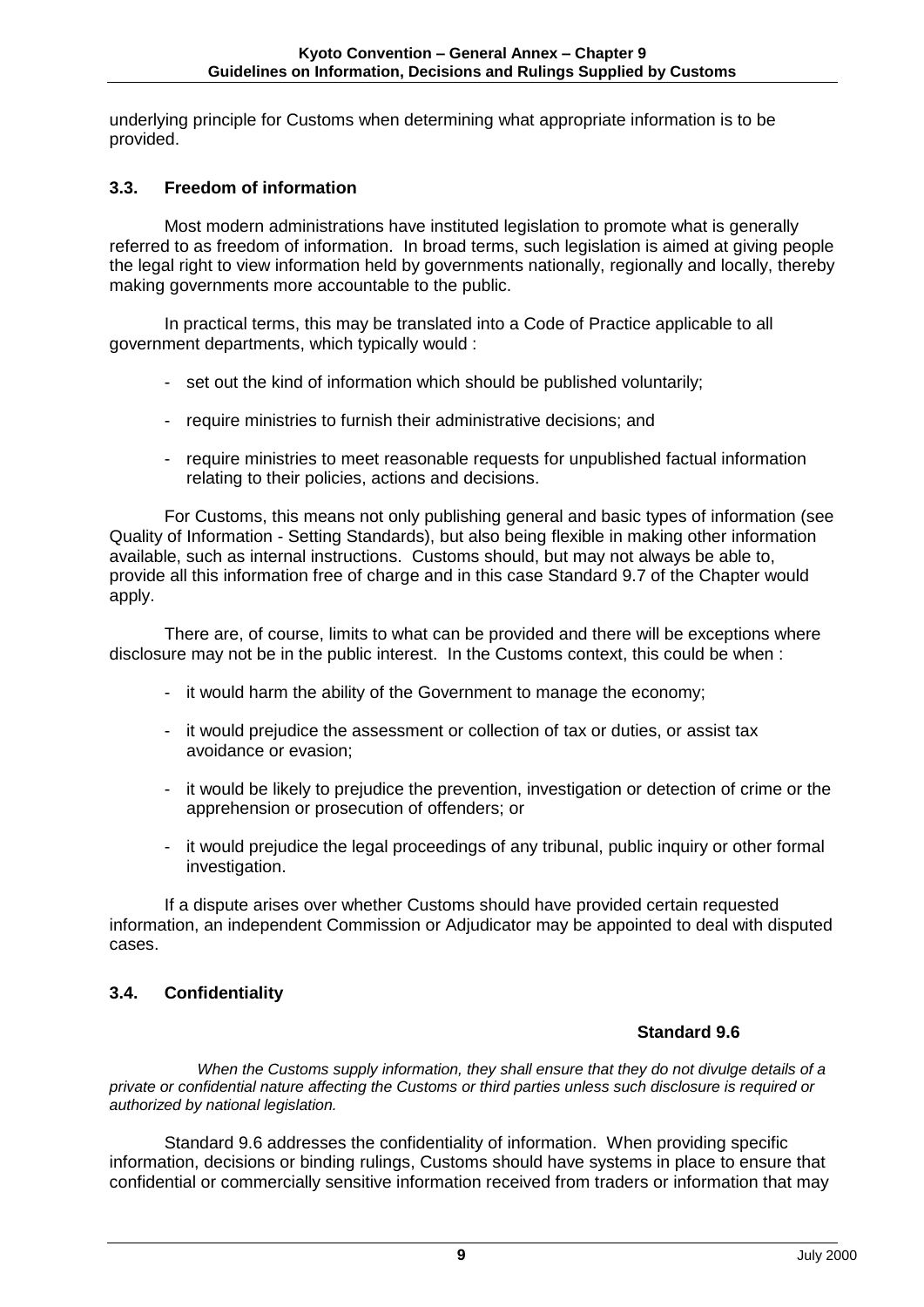affect the Customs is not divulged to unauthorised persons. Provision may be made in national legislation for authorised disclosure in certain cases such as serious infraction or fraud.

# **3.5. Charging**

# **Standard 9.7**

*When the Customs cannot supply information free of charge, any charge shall be limited to the approximate cost of the services rendered.*

Customs normally supply specific information or decisions free of charge. However, as previously indicated, this is not always possible. Where costs are incurred in providing information such as an expert opinion or laboratory analysis, these types of costs may legitimately be charged to the applicant. Standard 9.7 requires Customs to limit the charges to the cost incurred for furnishing the information.

# **3.6. Appeals against decisions**

# **Standard 9.8**

*At the written request of the person concerned, the Customs shall notify their decision in writing*  within a period specified in national legislation. Where the decision is adverse to the person concerned, *the reasons shall be given and the right of appeal advised.*

National legislation must include deadlines for Customs to furnish decisions under normal circumstances. When a decision is requested, Standard 9.8 requires Customs to furnish it in writing and within the specified period. If decisions are adverse, the reasons for the decision and, where necessary, the legal basis must be included. Customs are also required to notify interested parties of their right of appeal. Full details of the appeals procedure are contained in Chapter 10 to the General Annex.

# **3.7. Binding rulings**

# **Standard 9.9**

*The Customs shall issue binding rulings at the request of the interested person, provided that the Customs have all the information they deem necessary.*

In an effort to provide advanced and predictable information to traders to facilitate their compliance with Customs requirements, many administrations have instituted a programme of binding rulings, as prescribed in Standard 9.9. These are rulings supplied on request and are based on information provided by the applicant. In some administrations they may be legally binding and provided for in national legislation, whereas in others there may simply be a commitment by the Customs to honour the ruling. For example where a binding tariff classification is issued, it will be binding on both parties for a number of years specified by Customs.

Where legal or administrative changes override the ruling, a period of grace might be given to the individual applicant before the ruling is withdrawn. If on the other hand the facts upon which the ruling was based were changed, the ruling would not be applicable.

National legislation or departmental instructions should lay down the procedures to apply for binding rulings and should include the particulars to be supplied. The application should be in writing and the following details should be required as a minimum :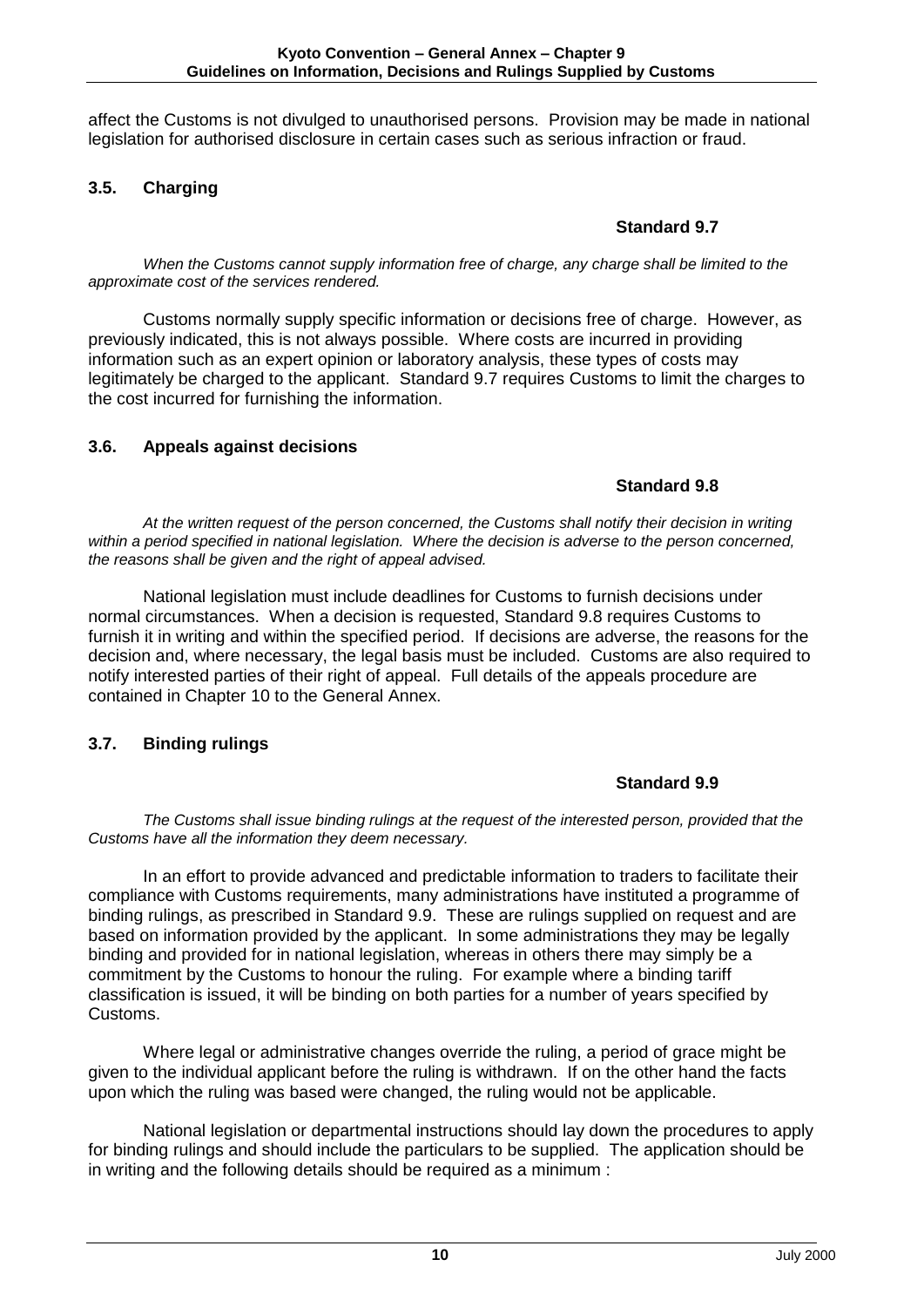- name and address of applicant;
- full details of the goods, such as commercial description, nature, composition, quality, price, origin, end-use, packaging and, where applicable, manufacturing process;
- particulars of any previous importations by the applicant of goods of the same kind, together with the tariff heading applied;
- Customs office through which the goods are to be cleared.

Although tariff classification is the most common area for binding rulings, origin and valuation rulings are also common. The procedure is similar for all binding rulings.

# **3.8. Sampling of goods**

Customs will usually ask for a sample of the goods if practicable. Otherwise photographs, plans, drawings or a complete and exact description may be called for.

# **3.9. Notification of binding rulings**

The applicant must be notified of binding rulings in writing. For ease of recognition, a standard format may be considered useful. The ruling should include the exact description of the goods and, if appropriate, reference to the relevant samples, photographs, plans, drawings or detailed descriptions submitted with the application.

The ruling should be communicated to all Customs offices or at least to those at which the goods are to be declared. Distribution of the ruling through a computerised database will facilitate this and can make the information available to the public as well. Publication of binding rulings, however, does not place Customs under any obligation other than towards the person who obtained the ruling.

# **3.10. Time-limits for validity of rulings**

For practical reasons (changes in products, legislation, etc.) Customs administrations apply a minimum period of validity for the binding ruling. In practice this varies between one and five years.

# **3.11. Use of binding rulings**

Importers and exporters can produce the ruling to minimize clearance formalities for their goods. In many circumstances Customs will accept the reference number in place of the full ruling. Customs officers can make risk-based checks where necessary and will need to satisfy themselves that the goods in question are identical to those which are subject to the ruling, and that the ruling is still valid.

# **3.12. Annulment of binding ruling**

The binding ruling may be annulled if it was given on the basis of incorrect or incomplete details provided by the applicant. The binding rulings cease to be valid under the following circumstances :

(i) when it becomes incompatible with new measures or judicial decisions taken by the national authority or by the Customs or Economic Union concerned, or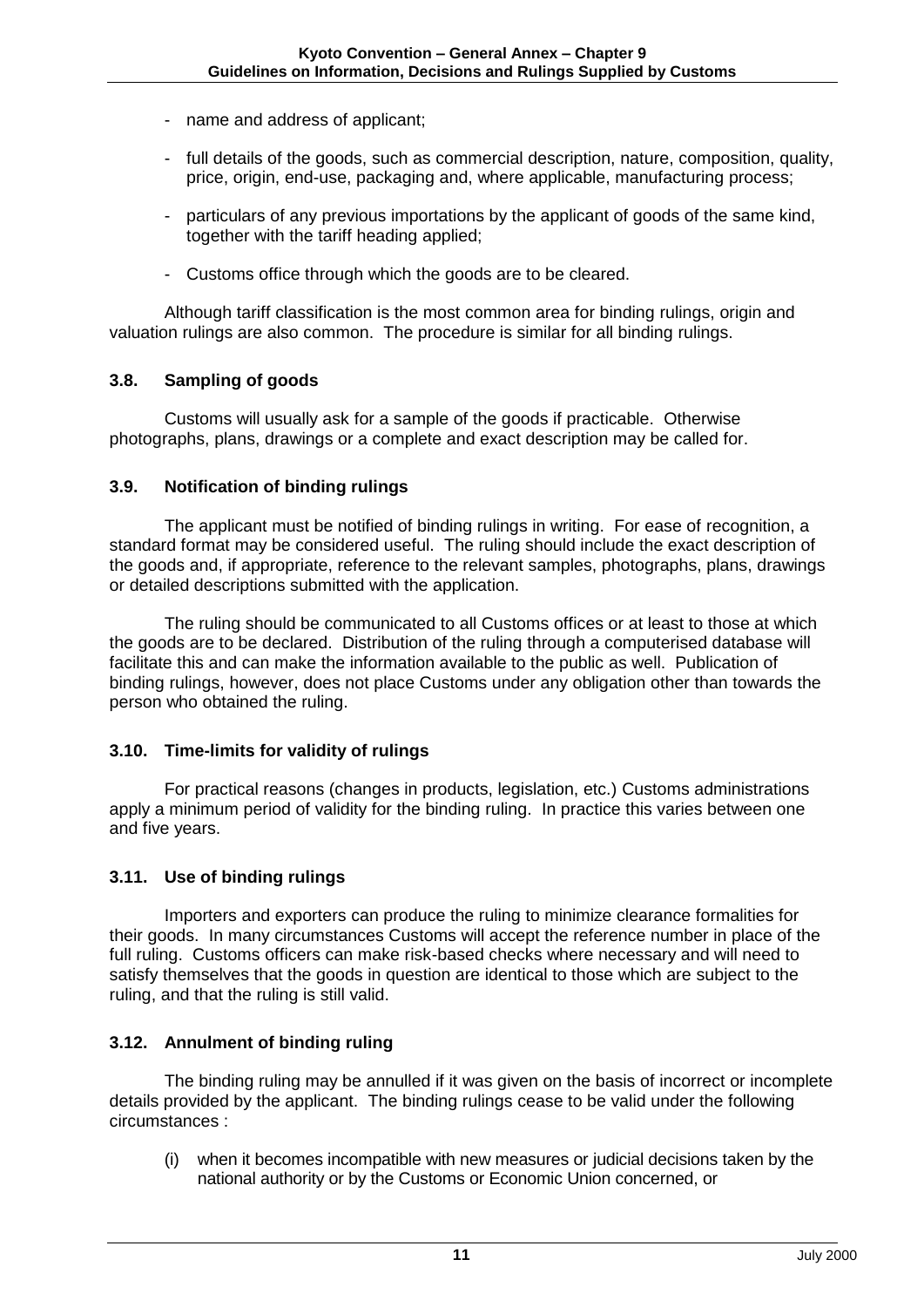(ii) when the holder of the binding ruling is notified in writing of its withdrawal, revocation or amendment, for example because further details have been obtained which affect the ruling. The ruling would normally be withdrawn from the effective date of the new measures or judicial decision and would cease to be binding on Customs. However, where the withdrawal of the ruling is detrimental to the applicant, it might be possible to extend the ruling for a fixed period. This should be limited to instances where applicants can show that they have entered into irrevocable commitments on the basis of the original ruling.

Other problems can arise for the applicant, such as a change in tariff classification resulting in the goods becoming liable to import restrictions. Customs may choose to apply the greater facility clause in Article 2 of the Convention to avoid placing applicants at an unforeseen disadvantage in such circumstances when appropriate.

---------------------------------------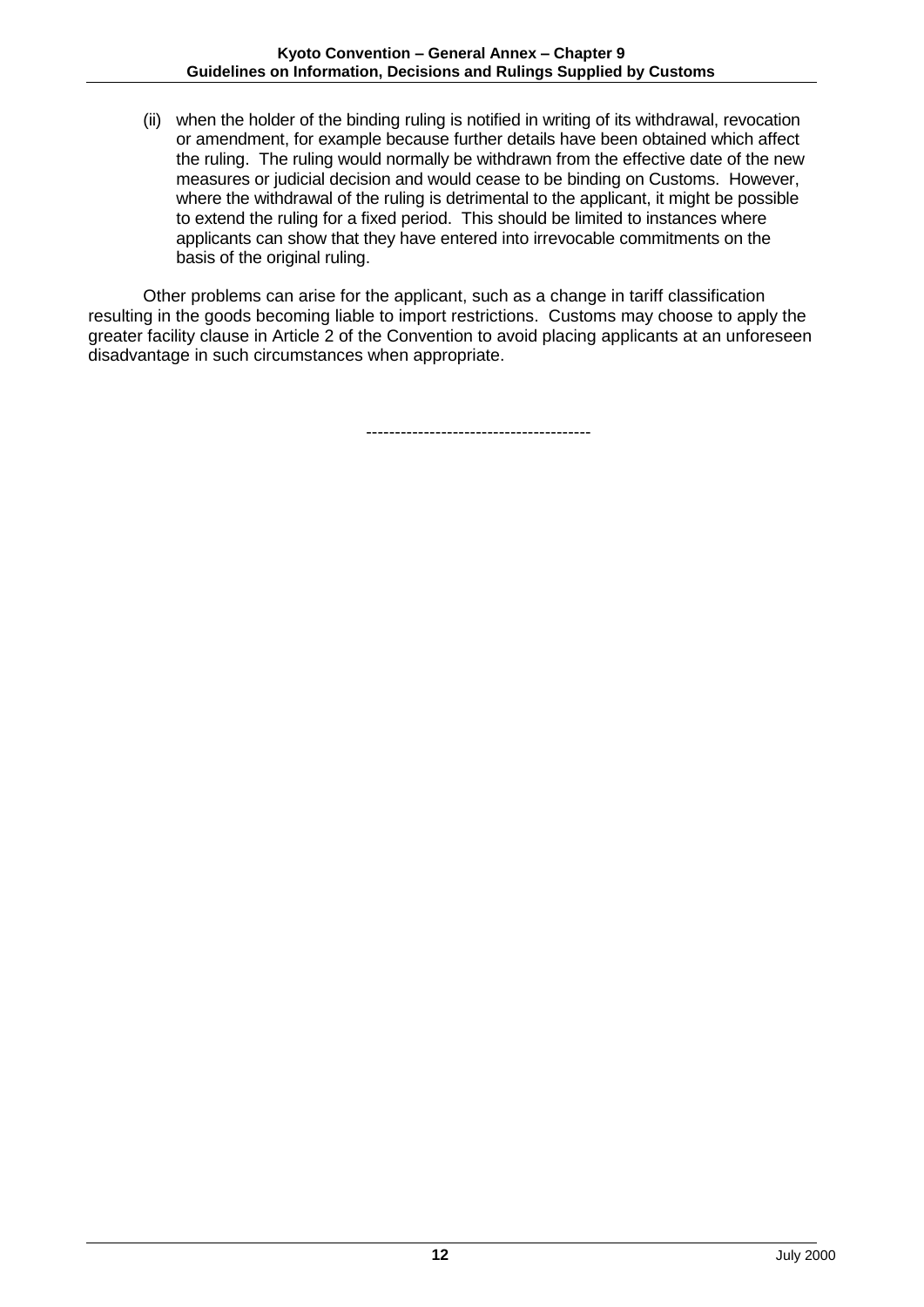**Appendix I**

TC2-3855 1

# **RECOMMENDATION OF THE CUSTOMS CO-OPERATION COUNCIL CONCERNING THE USE OF WORLD WIDE WEB SITES BY CUSTOMS ADMINISTRATIONS**

(26 June 1999)

THE CUSTOMS CO-OPERATION COUNCIL,

- DESIRING to facilitate the international movement of goods and people through Customs,
- DESIRING to facilitate access to, and dissemination of, Customs regulatory information in the public domain, particularly for travellers and participants in international trade,
- CONSIDERING the importance of making relevant regulatory information available to the public in a cost-effective and easily accessible manner,
- HAVING REGARD to the widespread acceptance of the Internet and World Wide Web (WWW) as a means of communication and information dissemination,
- HAVING REGARD to growing use of the Internet and WWW by Customs administrations,
- RECOMMENDS that Members of the Council and members of the United Nations Organization or its specialized agencies, and Customs or Economic Unions, should implement a Customs World Wide Web site for their administration,
- FURTHER RECOMMENDS that Members of the Council and members of the United Nations Organization or its specialized agencies, and Customs or Economic Unions, should make available on Customs administration web, sites, where practical or feasible, the data content as specified in the Annex to this Recommendation,
- REQUESTS Members of the Council and members of the United Nations Organization or its specialized agencies, and Customs or Economic Unions which accept this Recommendation to notify the Secretary General of the Council of the date from which they will apply the Recommendation and of the conditions of its application. The Secretary General will transmit this information to the Customs administrations of all Members of the Council. He will also transmit it to the Customs administrations of the members of the United Nations Organization or its specialized agencies and to Customs or Economic Unions which have accepted this Recommendation.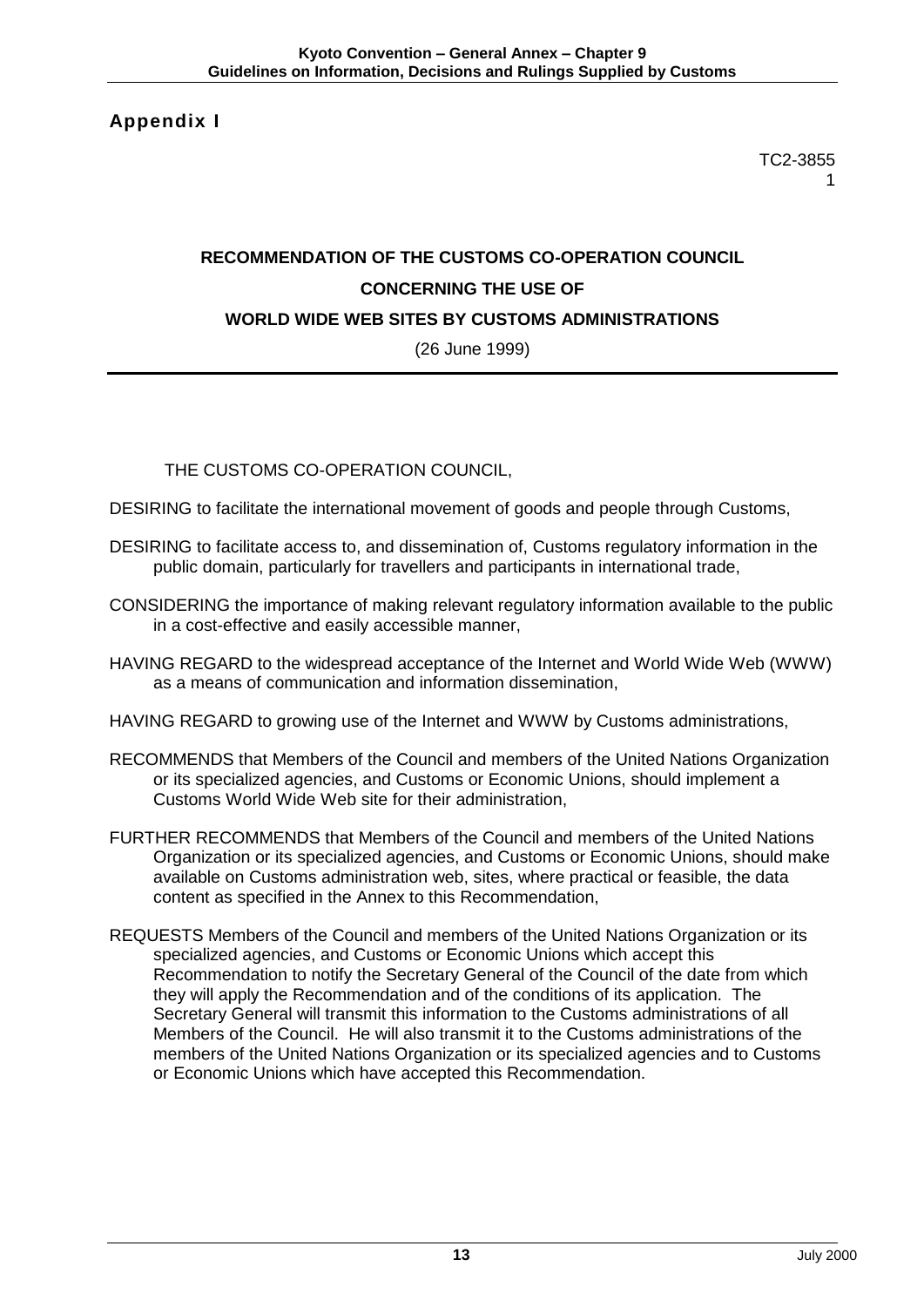# **Annex to the Recommendation on Customs Web Sites**

# **Basic information to be made available on Customs web sites**

#### **Information for travellers**

- General overview of Customs
- Comprehensive details of duty-free allowances
- Comprehensive details of prohibited goods for import and export
- Information about Customs channels (dual-channel system)
- Penalties for Customs offences
- Contact information (including e-mail address) for further information
- Links to other relevant sites, especially immigration and agriculture
- Multiple language versions of the information.
- Access to official publications

#### **Comprehensive details of duty-free allowances**

Details on duty-free allowances should cover all products, including quantities and maximum values. The conditions under which duty-free privileges are given should be covered such as origin of the journey, length of stay, the age of the traveller, etc. In some cases, especially where economic zones are concerned, different allowances are available depending upon where the journey has originated and these differences should be clearly indicated.

#### **Comprehensive details of prohibited goods for import and export**

Goods which are prohibited or restricted should be clearly identified, e.g. arms and ammunition, live animals, certain types of plants, ivory, currency, etc. Penalties for breaches of the legislation should also be highlighted.

#### **Information about Customs channels (dual-channel system)**

Information on how the dual channel system works and how passengers declare goods to Customs on arrival should be presented. This should include examples of Customs forms to be completed.

#### **Penalties for Customs offences**

A comprehensive set of information should be given indicating what penalties a traveller should expect to receive if caught deliberately breaking the law.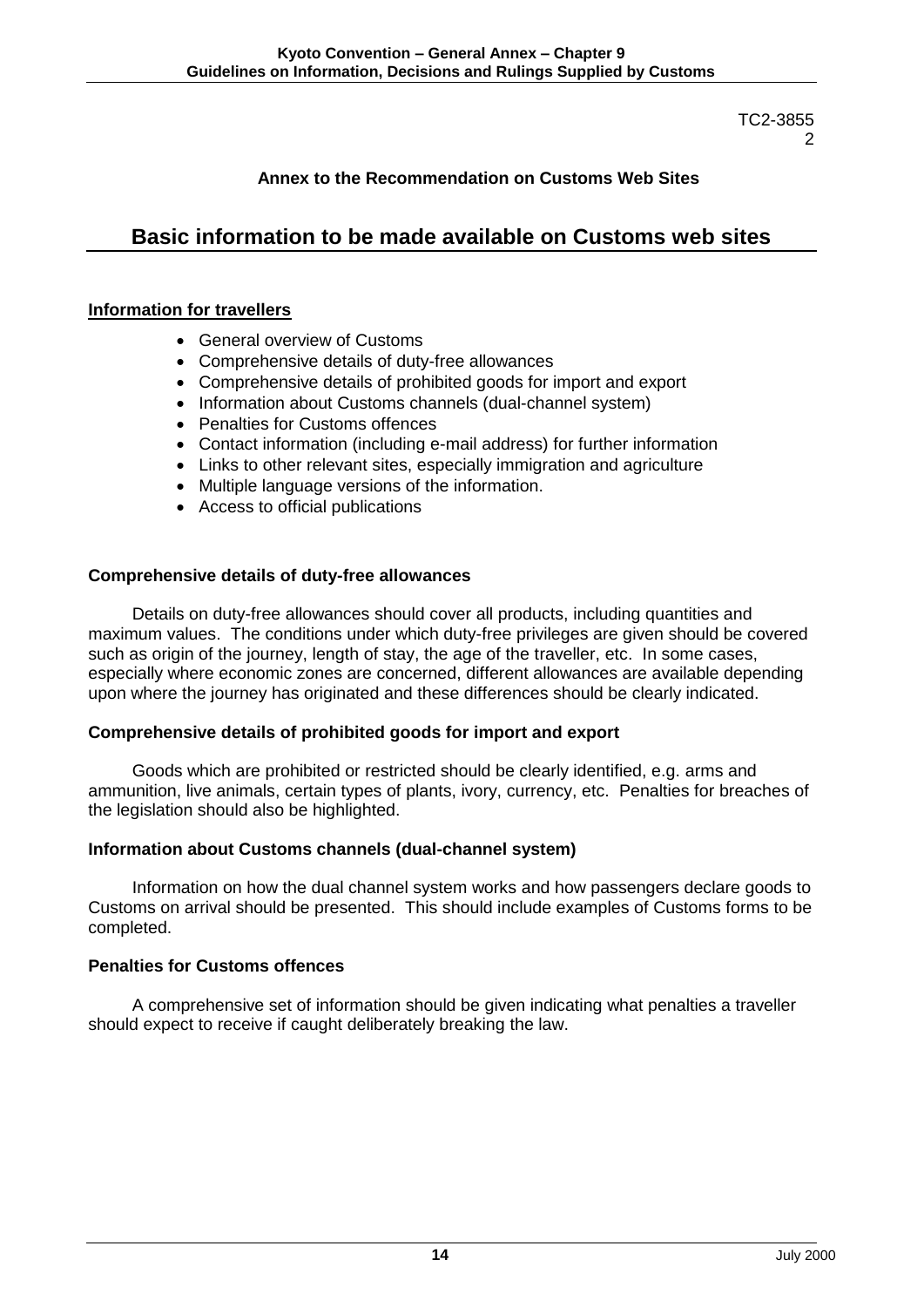# **Contact information (including e-mail address) for further information**

Customs contact information for travellers, especially a public e-mail address, should be given to allow the public to make specific enquiries.

#### **Links to other relevant sites, especially immigration and agriculture**

Links to other government web sites such as immigration, tourism and agriculture should, where possible, be established to help visitors obtain complete information on all regulatory requirements necessary upon arrival in the country.

#### **Multiple language versions of the information**

Tourism is a very important part of the economy for many countries. Significant numbers of visitors may not speak the native language of the country they are visiting. The Customs administration should have information available for travellers in a number of other languages.

#### **Access to official publications**

Access to various official publications, brochures, etc. should be made available for downloading or ordering through the web site. Consideration should be given to the format used for documents being made available for downloading.

#### **Information for traders**

- General overview of Customs
- Overview of Customs procedures and legislation
- National legislation including Customs regulations on all the Customs procedures
- Tariff and duty information
- Currency rates of exchange
- Details of prohibitions and restrictions
- Details of how to complete a Customs declaration
- Classification decisions
- Penalties for Customs offences
- Contact information (including e-mail addresses)
- Links to other government agencies
- Access to official publications

#### **Overview of Customs procedures and legislation**

This section would give a general overview of the various Customs procedures and the legislation under which they operate. It should be considered as a broad introduction to Customs business. Links to the more detailed explanations of particular procedures or sections of national legislation should be established.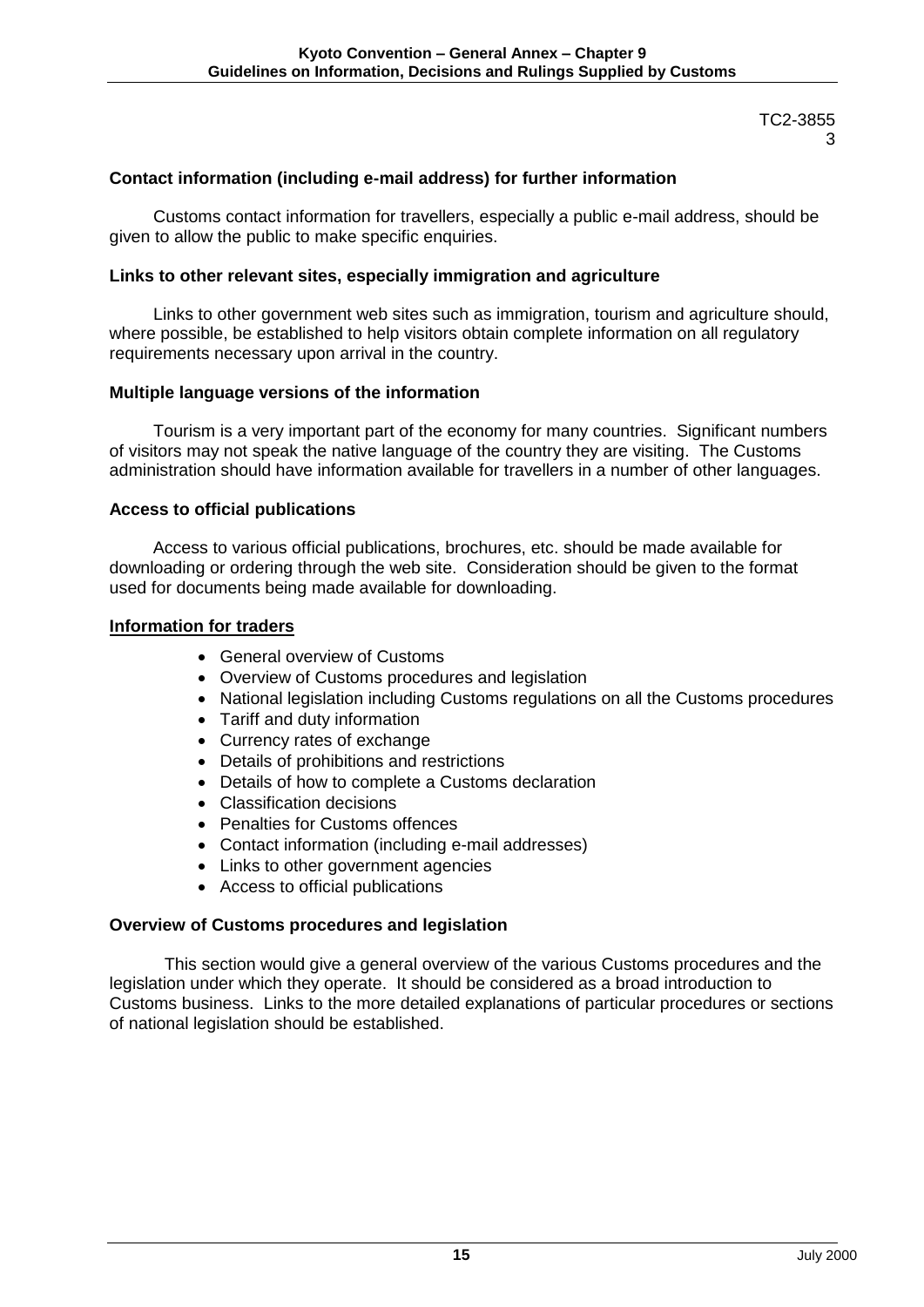#### **National legislation including Customs regulations on all the Customs procedures**

Placing the texts of national legislation covering international trade (imports, exports, transit, etc.) on the WWW is a basic requirement of a Customs web site. However, in most cases the legislation is in plain text without any hypertext links. To make this more useful to traders, Customs administrations should establish, where possible, hypertext links to important references throughout the body of the documents.

Search engines should also be made available on the web site to allow users to conduct key word searches.

#### **Tariff and duty information**

Basic information on tariff and duty rates for various classes of goods should be made available. Access to a complete electronic version of the national tariff would be the most useful. However, at the minimum a copy of the paper version of the tariff should be made available in a "pdf" format (portable document format). This would allow the trader to download the document for viewing and printing only.

#### **Currency rates of exchange**

A list of the official currency rates of exchange for Customs purposes should be a basic element included on the web site.

#### **Details of prohibitions and restrictions**

Details of prohibited or restricted goods, goods covered by quota and similar prohibitions or restrictions should be highlighted. Special conditions for the importation or exportation of such goods should be clearly indicated.

#### **Details of how to complete a Customs declaration**

A user guide on how to complete a Customs declaration is most useful to traders and improves the quality of data input to Customs systems. Most Customs administrations already have this type of guide in paper form. Customs administrations should convert this quide into a format that could be placed on the web, and such a "training guide" should be developed into a comprehensive interactive program.

# **Classification decisions**

Traders frequently need information about classification issues. All official classification decisions therefore should be made available on the Customs web site, thereby reducing the need to directly contact Customs officials for the information.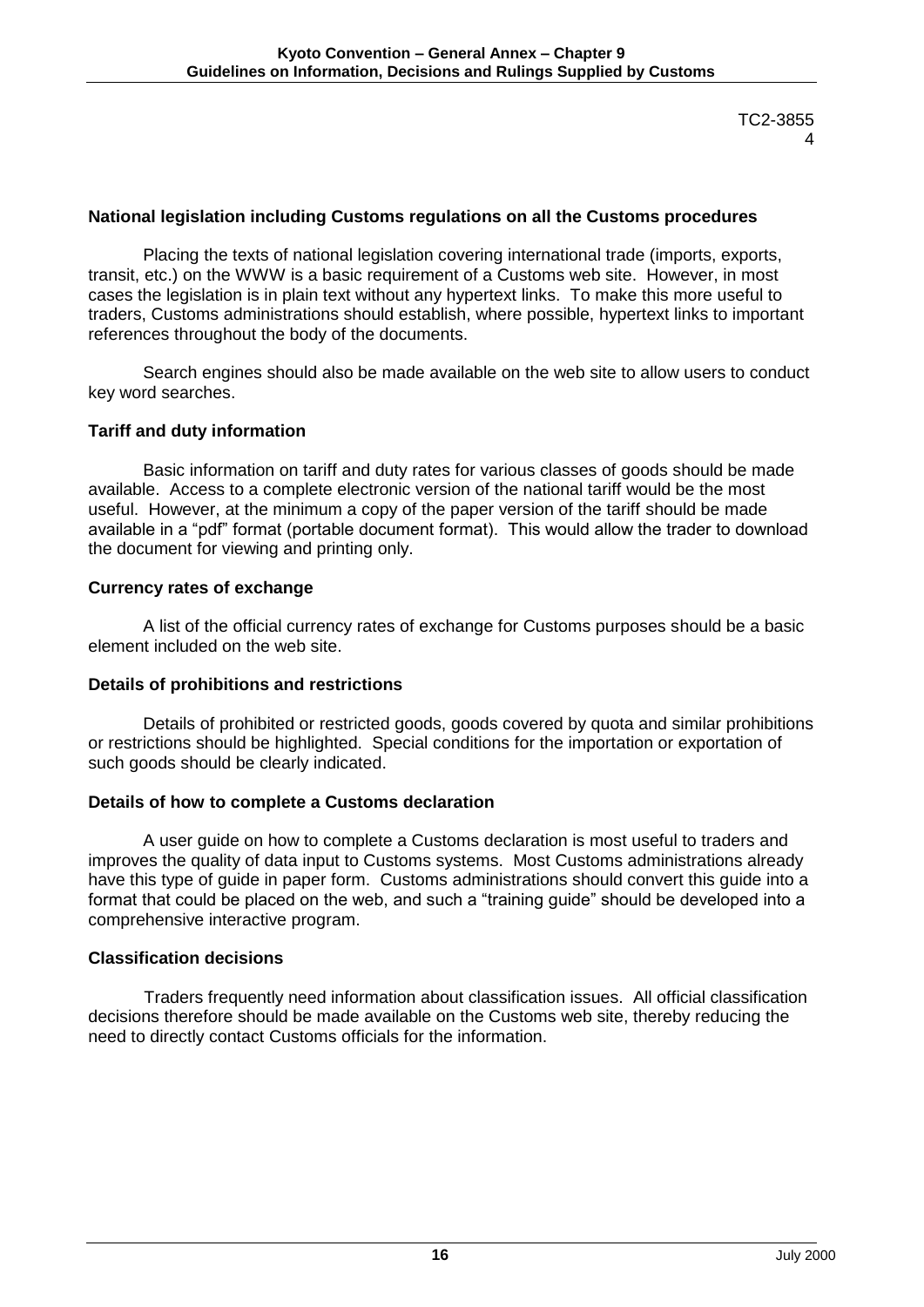# **Penalties for Customs offences**

A comprehensive set of information should be given indicating what penalties a trader should expect to receive if caught deliberately breaking the law.

#### **Contact information (including e-mail addresses)**

As with the information for travellers, contact details (including e-mail addresses) for Customs officials dealing with specific issues should be given.

#### **Links to other government agencies**

Links to such other web sites as the Ministries of Trade and Finance and the national Chamber of Commerce should be included.

#### **Access to official publications**

Access to various official publications, brochures, etc. should be made available for downloading or ordering through the web site. Consideration should be given to the format used for documents being made available for downloading.

#### **Developing computer applications on the web**

The information being made available to traders and travellers may become static, i.e. the readers can receive the information and print it, but generally cannot integrate it into their own applications. Customs administrations should develop interactive applications that can be used either by external clients or internal staff members.

----------------------------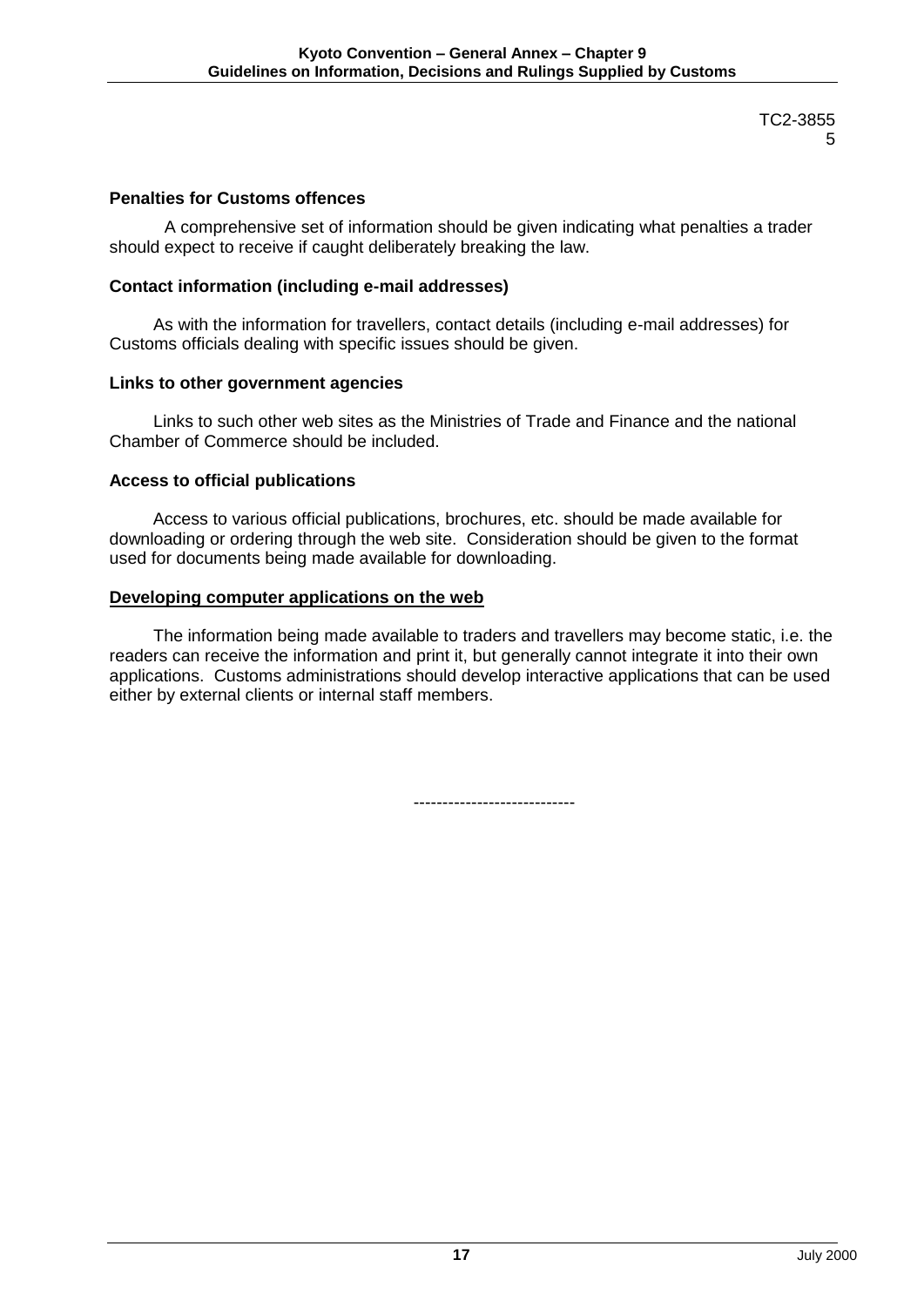**Appendix II**

# **Methods of Application**

# **1. EBTI System (European Union)**

The European Binding Tariff Information (EBTI) Link in Brussels is a central database for the storage of all Binding Tariff Information (BTIs). The objectives of establishing such a link were to comply with Commission Regulations 1715/90 and 3969/90 by making provision for a rapid means of transmission of BTI to the Commission and Member States. Article 4.1 of Implementing Regulation 3796/90 requires that "Member States should transmit BTI data using electronic means". The EBTI link became fully operational in the UK in September 1993.

Member States are not only able to transmit BTI data to the Brussels database, they also have the facility to interrogate the system by one of a number of search criteria or a combination. Interrogating the Brussels database ensures as far as possible that the Member States do not issue 'divergent' BTIs (ie contradicting classification decisions) . These would otherwise have to be resolved by lengthy bilateral discussions with other Member States concerned and, in many instances, ultimately discussed in committee, in Brussels. It also enables the European Commission to monitor the BTI decisions for all Member States and ensure that a uniform approach is adopted to classification and all BTI issues.

In the UK at present, access to this facility is limited to one terminal. However, the Commission produces CD ROMs of the downloaded data and accompanying images, thus allowing wider access to the information. Every member of staff in the Classification Group has access to the CD ROMs via their PC. The CD ROMs are also available to other UK Customs sites.

# **2. BERTI (United Kingdom)**

The UK Binding Electronic Retrieval of Tariff Information (BERTI) system is a database which racks and manages all correspondence received in the classification group, including the on-line produce of the BTI.

It was designed to eliminate the keeping of manual records, to eradicate the non duplication of data, and to ensure a uniform and standard approach to classification. BERTI stores all the UK BTI decisions and Liability rulings (i.e. decisions made on behalf of the officer at the port of entry) and has an extensive interrogation and enquiry facility. The system provides comprehensive management information in line with the UKs departmental Charter Standards and local Management Plan targets.

BERTI is an 'in-house' system which went live in March 1997. It is accessed by all classification staff via their PC.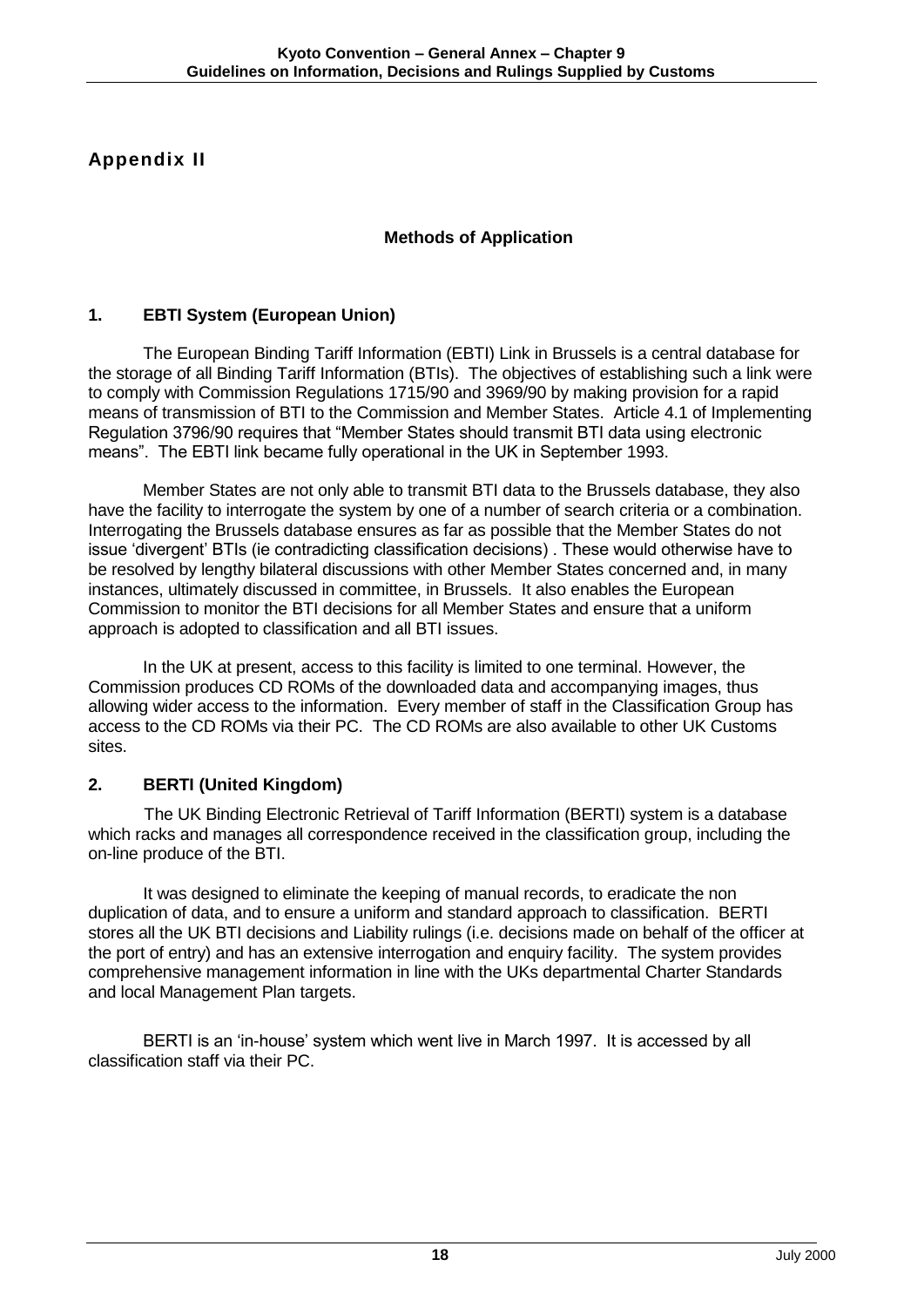# **3. TAPIN (Australia)**

The Tariff and Precedents Information Network (TAPIN) is an on-line mainframe computer based system. It is an electronic version of the publications used by Customs Officers, Customs Brokers and the general importing community, to ascertain the correct rate of Customs duty payable on imported goods.

TAPIN is an integral part of the Australian Customs Service (ACS) electronic initiatives scheme. It provides a means by which users across Australia can have fingertip electronic access to all the information they require to assess their Customs liabilities.

TAPIN is designed to:

- help users to have a uniform approach towards Tariff interpretation and classification of goods for duty and concessional purposes and towards valuation issues
- facilitate access to Dumping information.

#### TAPIN provides:

- the latest update of Tariff, Valuation and Dumping publications;
- a means of obtaining a unique number for each Tariff or Valuation Advice application, which may be quoted on import documents;
- access to Tariff and Valuation precedents;
- access to individual Tariff and Valuation Advice databases; and
- an index of goods that are subject to Dumping.

#### TAPIN comprises:

- the Act, the schedules and the supplementary provisions of the working Tariff;
- the Harmonised System Explanatory Notes;
- the Schedule of Concessional Instruments;
- the Australian Customs Tariff Guide;
- the European Customs Inventory of Chemicals;
- the Tariff Precedents, Valuation Precedents and Preference Precedents database;
- the Tariff Advice and Valuation Advice application systems;
- each individual Broker's Tariff Advice and Valuation Advice database;